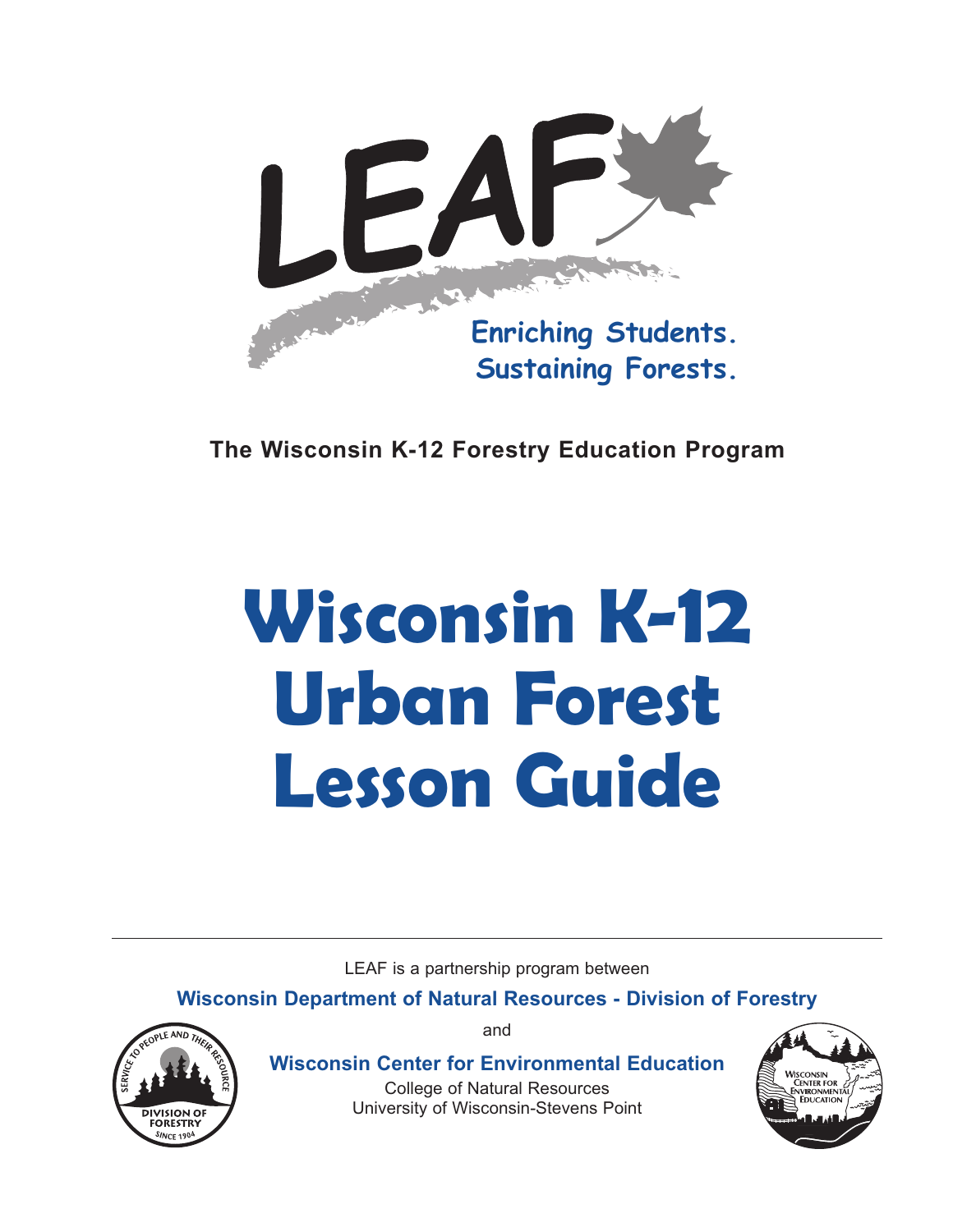### LEAF - **L**earning, **E**xperiences, & **A**ctivities in **F**orestry

**The Wisconsin K-12 Forestry Education Program**

**LEAF STAFF** STERLING STRATHE **Director** 

SARAH GILBERT Forestry Education Specialist

KELLY MORTENSON Digital Media Specialist

JEREMY SOLIN School Forest Education Specialist

JESSICA TOMASZEWSKI Program Assistant

© 2007 LEAF Wisconsin Department of Natural Resources - Division of Forestry and Wisconsin Center for Environmental Education

**LEAF** was created to help promote forestry education in Wisconsin schools. In 2001, Wisconsin K-12 forestry education stakeholders evaluated the current status of and the needs for Wisconsin-based K-12 forestry education. A variety of programs existed, but voids were identified in delivery and dissemination of educational materials and services. To offer a more unified effort, stakeholders supported the development of a comprehensive program that would enhance existing efforts.

During the spring of 2001, legislation was written to establish the LEAF Program as a partnership between the Wisconsin Department of Natural Resources - Division of Forestry and the Wisconsin Center for Environmental Education at the College of Natural Resources, University of Wisconsin-Stevens Point. Funding for the program is provided through a surcharge on the sale of seedlings from Wisconsin Department of Natural Resources - Division of Forestry nurseries.

**Nothing in this document may be copied or reproduced without permission of the LEAF Program, except for handouts used for educational purposes.**

#### **LEAF PROGRAM**

Wisconsin Center for Environmental Education College of Natural Resources University of Wisconsin-Stevens Point Stevens Point, WI 54481 **PHONE:** (715) 346-4956 **EMAIL:** leaf@uwsp.edu **WEBSITE:** www.uwsp.edu/leaf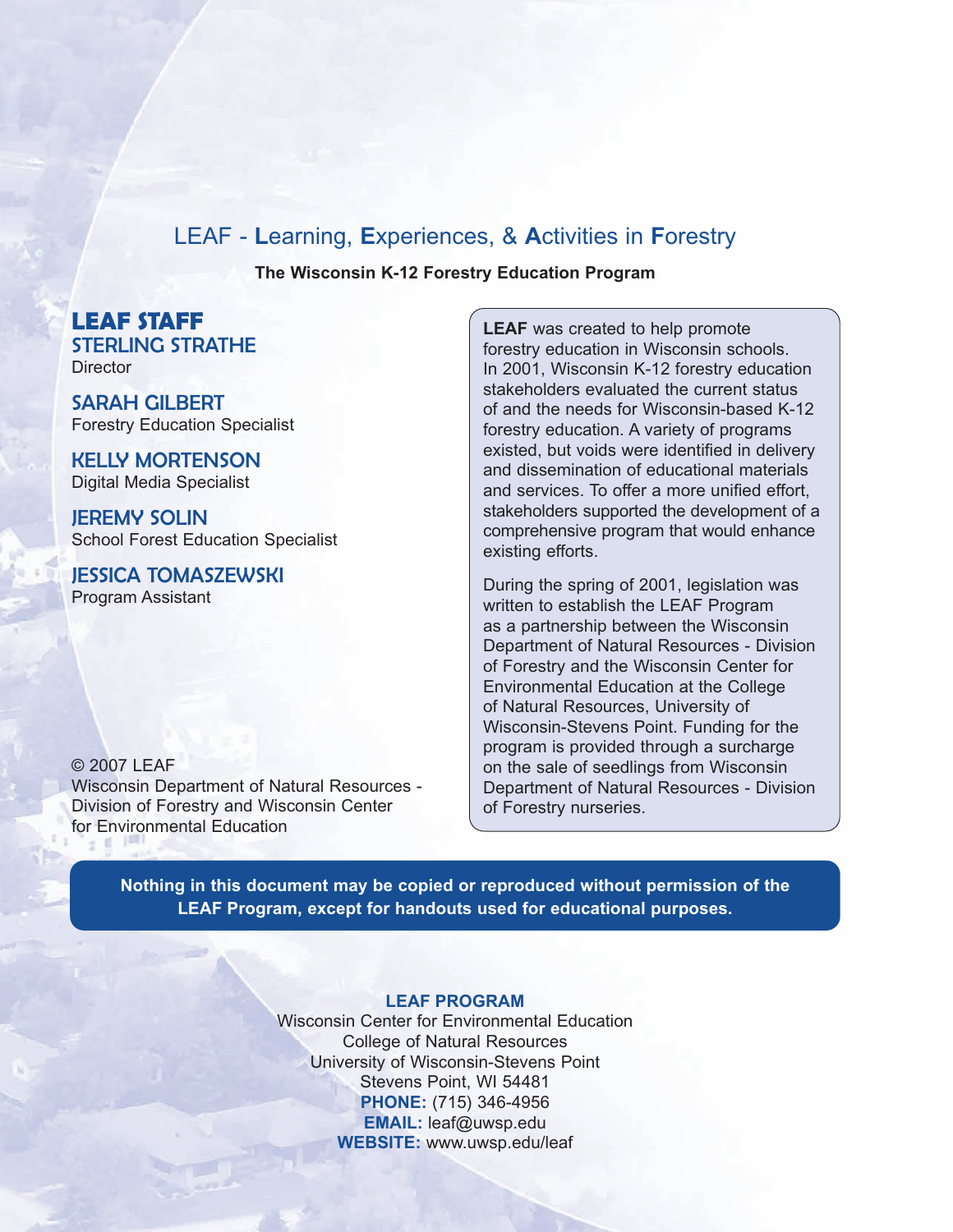## **CONTENTS**

| <b>U. ATLLODADE LINET</b> |  |
|---------------------------|--|

### K-4TH GRADE UNIT

### LESSON 1 - WHAT'S AN URBAN FOREST?.........................................................................................................................8

Students name places in their town where trees grow. They search for living and nonliving things in their classroom and schoolyard. Students use an Urban Forest Memory card game to learn how living and nonliving things interact. They write a story or draw a picture to describe the life of a raindrop in their town. Finally they review what they have learned by comparing similarities and differences between urban and rural forest ecosystems.

#### LESSON 2 - URBAN FOREST BENEFITS...........................................................................................................................22

Students listen to a story, then either draw a picture or write a new story about the benefits of trees and differing points of view about trees. Students then create a rhyme or song about how trees make them feel. Finally, students consider how trees in rural forests are beneficial by comparing illustrations representing a tree in an urban forest and a tree in a rural forest.

### LESSON 3 - TAKING CARE OF URBAN FORESTS.........................................................................................................30

Students explore the reasons for urban forest management through an interactive board game. They then consider if those same problems and solutions can be applied to rural forests.

### LESSON 4 - URBAN FOREST STEWARDSHIP.................................................................................................................38

Students learn about the meaning of the word "steward" and discuss choices they would make in given situations. They learn about the people who influence urban forests through an Old Maid-type card game. They also create their own knight's shield that shows why urban forests are important and what they can do to help them.

### 5TH-8TH GRADE UNIT

### LESSON 1 - URBAN FOREST CONNECTIONS ................................................................................................................50

Students combine their knowledge with information from dictionaries to define "urban forest" and "ecosystem." They relate their school to an ecosystem and then create a web diagram to show the connections that parts of urban forests have. They extend that idea to the connections urban forests have to other ecosystems using the water cycle as an example. To conclude, students write a few paragraphs to describe and compare urban forest ecosystems and rural forest ecosystems.

### LESSON 2 - URBAN FOREST BENEFITS ..........................................................................................................................60

Students participate in "Name That Benefit" to identify some of the benefits urban forests can provide. They also examine two different pictures and decide which matches various statements about urban forest benefits. To conclude, students list urban forest benefits and how the benefits also help people and ecosystems beyond the urban forest.

### LESSON 3 - MANAGEMENT DECISIONS AND BIODIVERSITY .................................................................................70

Students participate in a group discussion that defines urban forest management and how different situations require different management. Students then learn about the impact of biodiversity on an urban forest using a map-reading and data-manipulation exercise. Students learn about potential management problems caused by invasive species and plot where exotic species come from on a world map. Finally, students present their opinions to the class in a group presentation, explaining if and how the problems of urban forests are problems in rural forests.

**IN TRODUCTIO N**

K- 4

ŋ ၹူ

თ <u>ר</u><br>ב

щ <u>Δ</u> T  $\Box$  $\blacktriangleleft$  $\overline{\phantom{0}}$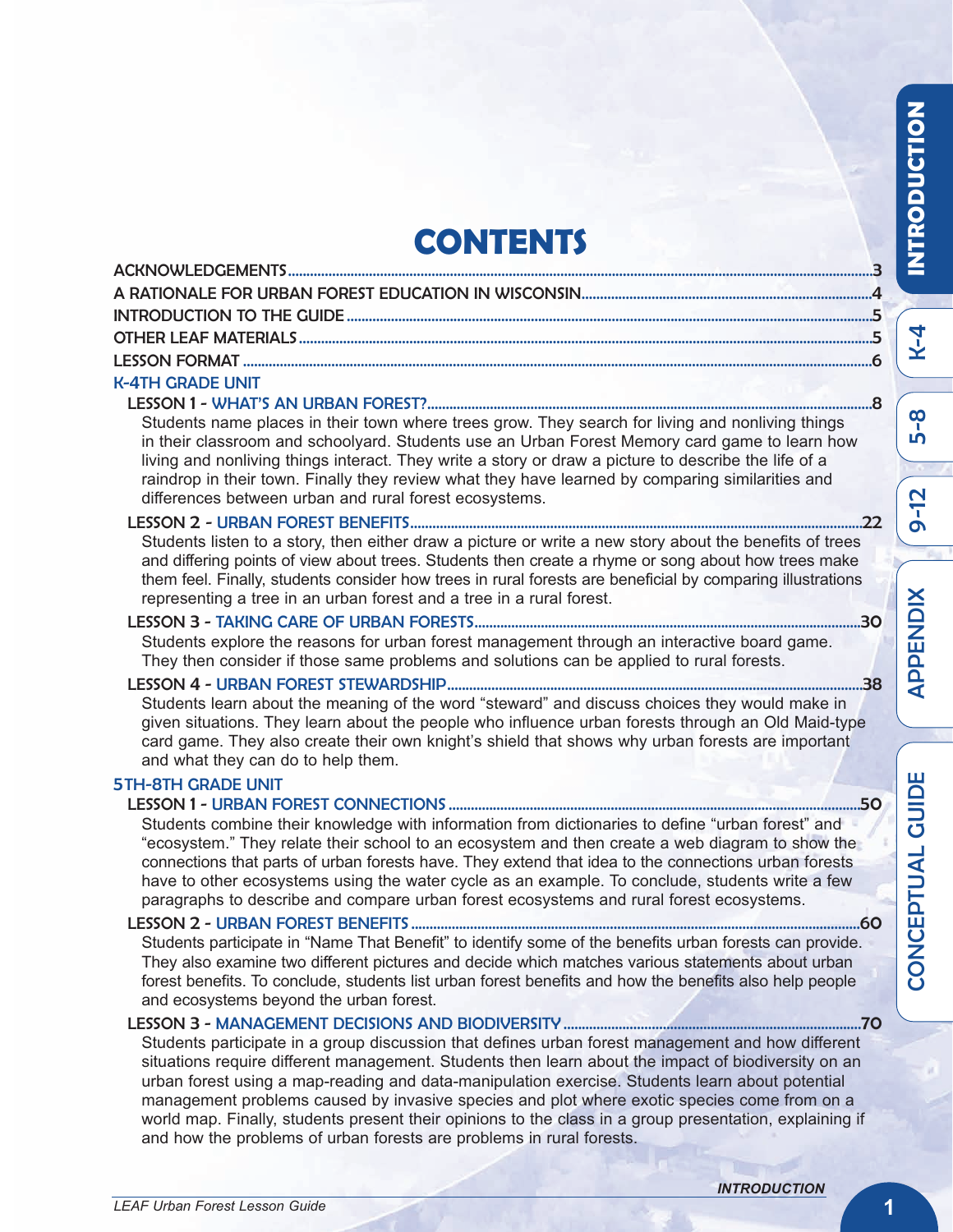### **CONTENTS**

#### 5TH-8TH GRADE UNIT (CONTINUED) LESSON 4 - STEWARDSHIP CLOSE TO HOME...............................................................................................................88 Students learn what it means to be a steward, and participate in an exercise to illustrate the importance of teamwork in successful stewardship. They also work in groups to read and report on organizations and programs in Wisconsin that are working to help improve urban forests. Students brainstorm things they could do to be good stewards. To conclude, students do a web search to learn about other forest stewardship organizations that address forest concerns. 9TH-12TH GRADE UNIT LESSON 1 - WHAT'S IT WORTH?.......................................................................................................................................102 Students review what urban forests and ecosystems are. They analyze data about the benefits and costs of maintaining trees in urban forests and fill out a worksheet. Then, in small groups, students read and discuss summaries of research about the benefits to humans from a social perspective. Finally, the class discusses which of the benefits they learned about also may relate to rural forests. LESSON 2 - WORKING TOGETHER..................................................................................................................................124 Students use an interactive game show activity to learn about urban forest management techniques. In a role-play activity, students learn how homeowners, business owners, and city foresters can work together to avoid conflict. Students then consider how the conflicts they encountered may impact rural forests. LESSON 3 - ISSUES AND ACTION.....................................................................................................................................154 Students discuss the meaning of stewardship. They investigate an urban forest issue through a WebQuest. Students then create an action plan for addressing that issue in their own community. Finally, students use a Venn diagram to illustrate the overlap that issues have between urban and rural forests and evaluate the relevance of these issues to their own lives. APPENDIX....................................................................................................................................................................................164 Glossary .........................................................................................................................165 References .....................................................................................................................167 Wisconsin Model Academic Standards..........................................................................168 Wisconsin Model Academic Standards (Charts)............................................................179 Subject Areas .................................................................................................................182 Multiple Intelligences......................................................................................................183 Lesson Connections to the *LEAF Conceptual Guide to K-12 Urban Forest Education in Wisconsin*.........................................................................185

LEAF CONCEPTUAL GUIDE TO K-12 URBAN FOREST EDUCATION IN WISCONSIN.........................................192

*LEAF Wisconsin K-12 Forestry Education Lesson Guide* Overviews............................186 Lesson Feedback Form .................................................................................................191

७  $\frac{1}{\mathsf{D}}$ 

E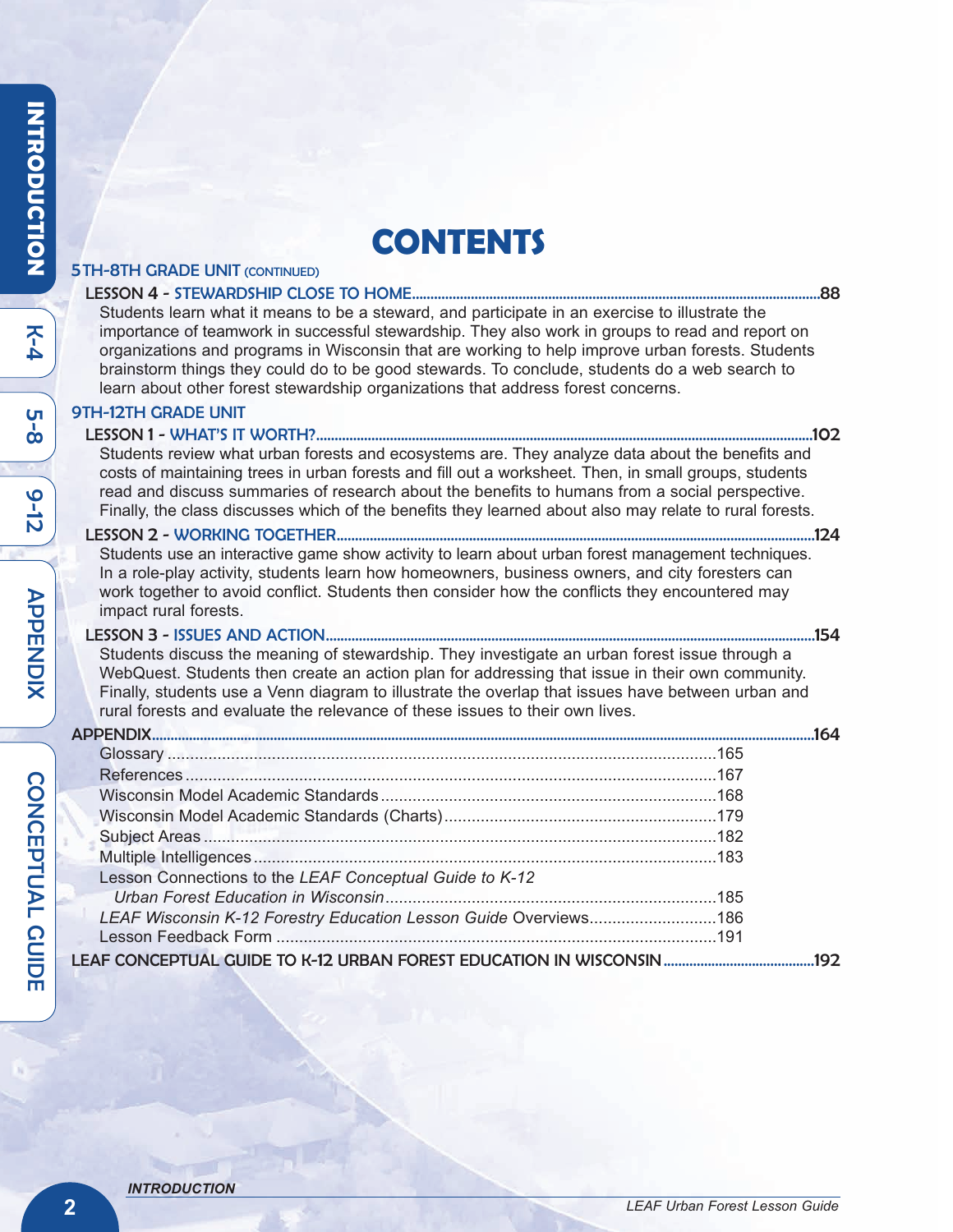K- 4

တု<br>ဟ

თ <u>ר</u><br>ב

### **ACKNOWLEDGEMENTS**

### **LEAF DEVELOPMENT TEAM**

**STERLING STRATHE** LEAF Director

**SARAH GILBERT** LEAF Forestry Education Specialist

**JESSICA TOMASZEWSKI** LEAF Program Assistant

### **PILOT TEACHERS**

**JOAN ANDERS** Racine Unified School District

**DEANNA BIERMANN-SCHROEDER** Whitnall School District

**CATHERINE DAVIS** Franklin School District

**CEXOCHITL DELATORRE** Milwaukee Public School District

**JASON FLOYD** Milwaukee Public School District

**ANN MARIE FRANCK** Pewaukee School District

**DOUG GLASENAPP** Milwaukee Public School District

**KATHLEEN HOPPE** Milwaukee Public School District

**HRYSANTHI KINNIS** Milwaukee Public School District

**MARY BETH MILLER** Whitnall School District

**SARA MITCHELL** Stevens Point Area School District

**BRADLEY SEEGERT** Greenfield School District

**THOR STOLEN** Milwaukee Public School District

**BILL TICHA** Racine Unified School District

*LEAF Urban Forest Lesson Guide*

**BARBARA VITLIP** Whitnall School District

**MICHELE WEILAND** Port Washington/Saukville School District

**DELIA YBARRA** Green Bay Area School District

### **CONTENT REVIEW**

**CATHY BRODBECK** Madison Gas and Electric

**BOB BRUSH** University of Wisconsin-Stevens Point (Retired)

**ROBERTA BURZYNSKI** United States Department of Agriculture - Forest Service

**NIKI ESPY** Keep Greater Milwaukee Beautiful

**JILL JOHNSON** United States Department of Agriculture - Forest Service

**RICHARD RIDEOUT** Wisconsin Department of Natural Resources - Urban Forestry

**DAVE SCHARFENBERGER** Wachtel Tree Service

**JEFF TREU** WE Energies

#### **GENERAL ASSISTANCE SUNSHINE BUCHHOLZ**

Wisconsin Center for Environmental Education

**CINDY CASEY-WIDSTRAND** Wisconsin Department of Natural Resources - Urban Forestry

**GAIL EPPING OVERHOLT** University of Wisconsin-Extension

**RICH HAUER** University of Wisconsin-Stevens Point

**JILL JOHNSON** United States Department of Agriculture - Forest Service

**DON KISSINGER** Wisconsin Department of Natural Resources - Urban Forestry

**FRANCIS KUO** University of Illinois Urbana-Champaign

**MATT RIBERICH** Village of Whiting

**RICHARD RIDEOUT** Wisconsin Department of Natural Resources - Urban Forestry

**KIM SEBASTIAN** Wisconsin Department of Natural Resources - Urban Forestry

**LES WERNER** University of Wisconsin-Stevens Point

**JOE WILSON** Greening Milwaukee

**LAURA WYATT** Wisconsin Department of Natural Resources - Urban Forestry

**DENNIS YOCKERS** University of Wisconsin-Stevens Point

### **ILLUSTRATIONS**

**SARAH MOLDENHAUER** Waukesha, Wisconsin

**LAYOUT AND DESIGN JACKIE BOWE** JLB Design, LLC

### **EDITING/PROOFING**

**STEVE ELLINGBOE** Amherst Junction, Wisconsin

**NANCY MILLER** Waupaca, Wisconsin  $\mathbf \omega$ OZ  $\mathbf C$ щ <u>Δ</u> T  $\Box$ 

Q.  $\mathbf \mu$ Z ี<br>อิ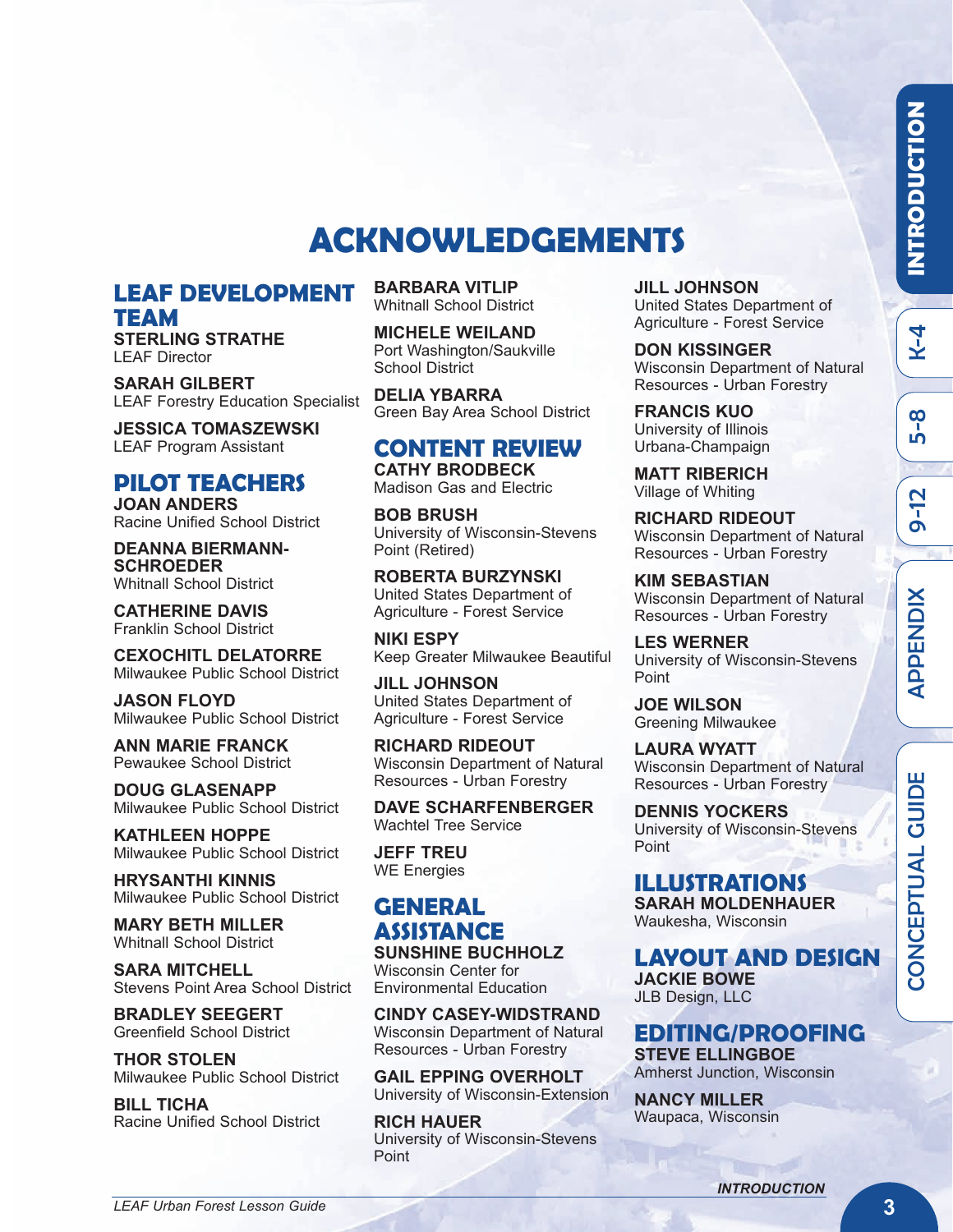K<br>4

ပု<br>ထ

७  $\frac{1}{\mathsf{D}}$ 

### **A RATIONALE FOR URBAN FOREST EDUCATION IN WISCONSIN**

Wisconsin's forests and forestry are an important part of the economic, environmental, and social health of the state. In order for today's students to make responsible decisions about these forests in the future, they must have a basic understanding of forest functions and values. Included in Wisconsin's forests are the trees and other plants, animals, and nonliving components in our cities, towns, and villages. These forests are referred to as urban forests. As with Wisconsin's other forests, urban forests also provide economic, environmental, and social benefits students should know about.

In 2001, the Wisconsin Department of Natural Resources - Division of Forestry conducted a survey of Wisconsin residents in preparation for its State Forest Management Plan. Four questions about urban forests were included. Comments indicated views ranging from strong support of much needed attention to urban forests, to "I don't even know how to respond," to complete denial of urban forests as part of Wisconsin's forest system. Unfortunately, some citizens of Wisconsin do not understand the interconnectedness of the ecosystems and social systems in different regions of the state. For example, they turn a blind eye to the idea that what happens in Milwaukee can impact how forests are managed in northern Wisconsin and, in turn, forget that the forests of northern Wisconsin supply goods and services to the residents of our cities and towns. They may also not realize that the pollution-controlling qualities of trees, the ability of trees to reduce the amount of energy used in heating and cooling, and an array of other services trees provide in cities can have a positive impact on all ecosystems of Wisconsin and beyond.

Teachers in Wisconsin have access to concept-based forestry education materials developed by the LEAF Program. The *Wisconsin K-12 Forestry Lesson Guide* provides lessons that teach about the importance of forests in Wisconsin. The guide is based on the *LEAF Conceptual Guide to K-12 Forestry Education in Wisconsin*. Although urban forests are included in that guide, it was recognized that more specific materials should be created.

The *Wisconsin K-12 Urban Forest Lesson Guide* helps Wisconsin teachers educate students about the value of and need for our urban forests. Additionally, the *Wisconsin K-12 Urban Forest Lesson Guide* can help teachers in urban areas teach the importance of forests in general by using familiar urban forest surroundings to engage students and ultimately make the *Wisconsin K-12 Forestry Lesson Guide* units more effective.

E

 $\blacktriangleright$  $\bf \overline{U}$  $\bf \sigma$  $\overline{\mathbf{H}}$ Z DIX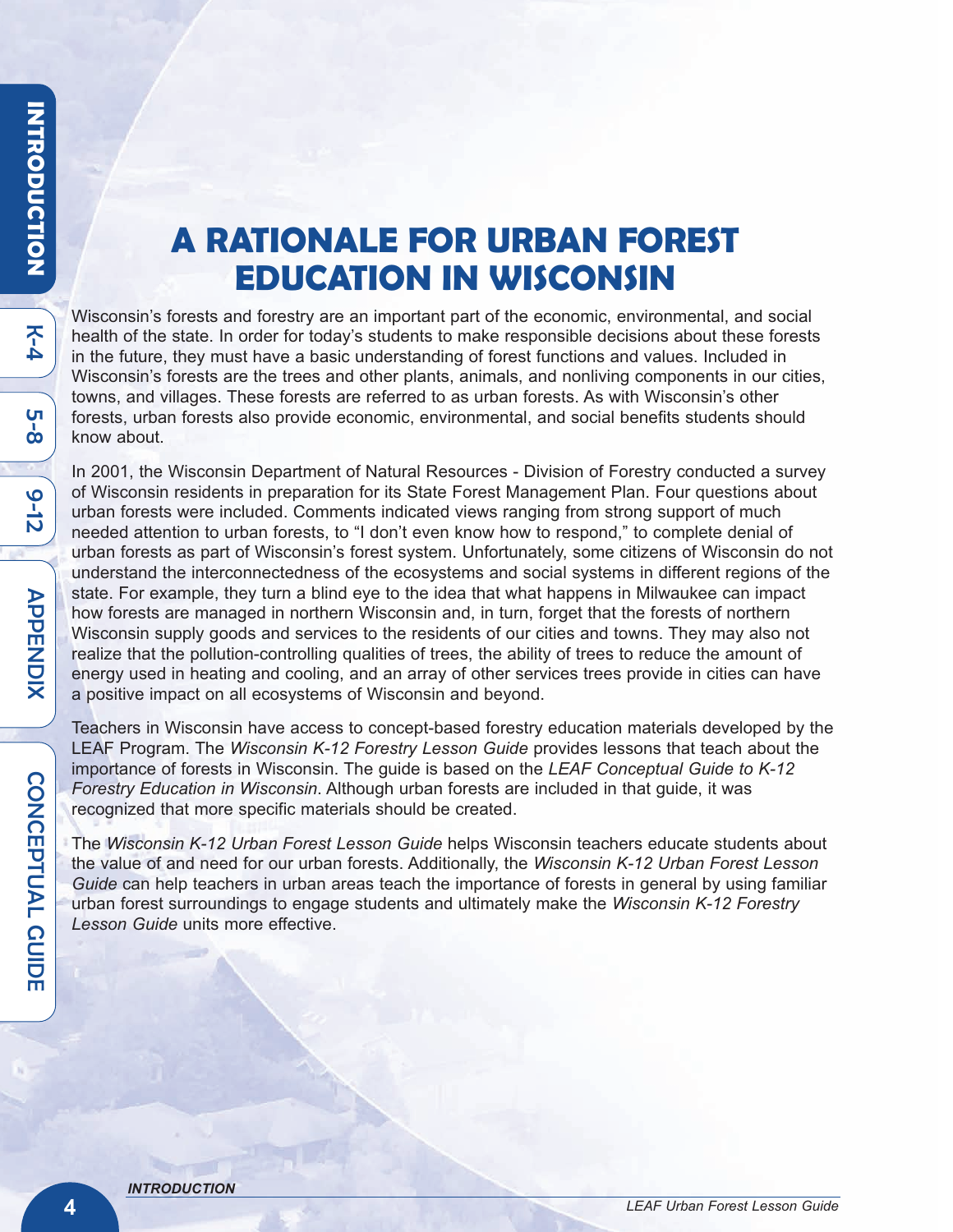თ <u>ר</u><br>ב

 $\blacktriangleleft$ 

 $\mathbb{R}$  2  $\sim$ 

 $\mathbf\omega$ 

# **INTRODUCTION TO THE GUIDE**

The *Wisconsin K-12 Urban Forest Lesson Guide* provides educators with lessons designed to teach students about the importance of urban forests and the principles of their needs and management. Lessons are divided into three grade level groups: K-4, 5-8, and 9-12. There are three or four lessons in each grade level division. The urban forest-based lessons are intended to be used either as a complete unit, or in conjunction with the *Wisconsin K-12 Forestry Education Lesson Guide*. The urban forest lessons contain suggestions on how to use both resources to give students the most complete experience possible. In addition, the Wisconsin Model Academic Standards, subject areas, and multiple intelligences that each lesson encompasses are listed in the Appendix.

The *Wisconsin K-12 Urban Forest Lesson Guide* is based on principles outlined in the *LEAF Conceptual Guide to K-12 Urban Forest Education in Wisconsin*. The Conceptual Guide outlines urban forestry education concepts appropriate for Wisconsin's K-12 students and the grade level at which they should be taught. All information in the Conceptual Guide is organized under four themes: "What is an urban forest?" "Why are they important?" "How do we sustain them?" "What is the future?" The guide can be found beginning on page 192.

### **OTHER LEAF MATERIALS**

As Wisconsin's K-12 forestry education program, LEAF's mission is to provide Wisconsin's educators with high quality forestry education materials for use in the classroom and field. These materials are supported by workshops, special events, and curriculum consulting.

### **LEAF WISCONSIN K-12 FORESTRY EDUCATION LESSON GUIDE**

This guide teaches about general forest topics. It is comprised of six grade-specific units. Descriptions of the units and lessons begin on page 186.

### **LEAF WISCONSIN K-12 WILDLAND FIRE LESSON GUIDE**

This guide teaches about the positive and negative impacts of wildland fire in Wisconsin. Each grade-specific lesson focuses on a different fire-related topic.

### **VISIT OUR WEBSITE AT www.uwsp.edu/leaf**

The LEAF website is a great source for information and resources. On it, you will find:

- Workshop and special event lists Educator opportunities
- 
- Online tree identification key School forest information
- LEAF lesson enhancements
- 
- Online resources Field experience providers
	-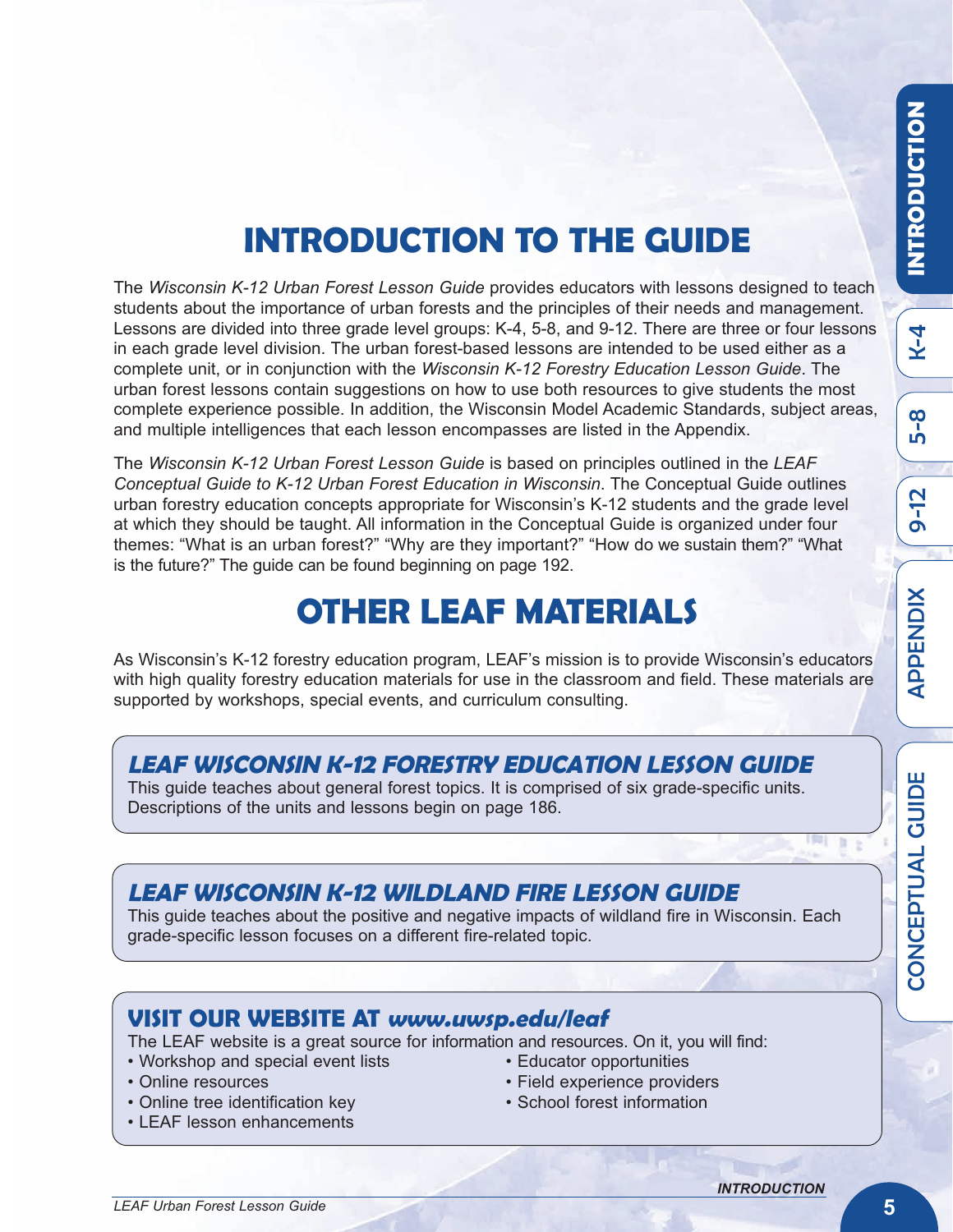K<br>4

ပု<br>ထ

७  $\frac{1}{\mathsf{D}}$ 

 $\blacktriangleright$  $\bf \overline{U}$  $\bf \sigma$  $\overline{\mathbf{H}}$ Z DIX

 $\boldsymbol{\mathsf{\Omega}}$ O Z  $\Omega_{\overline{\Pi}}$ 

D<br>L<br>C

A L  $\boldsymbol{\mathsf{\Omega}}$ UID E

# **LESSON FORMAT LESSON NUMBER** Lesson Title

### **NUTSHELL**

*Brief summary of the lesson.*

### **BIG IDEAS**

The subconcepts covered in the lesson as defined by the *LEAF Conceptual Guide to K-12 Urban Forest Education in Wisconsin*. (Subconcept Number)

### **OBJECTIVES**

Knowledge and skills students acquire as a result of doing the activity.

### **SUBJECT AREAS**

List of subjects addressed in the lesson.

### **LESSON/ACTIVITY TIME**

Total time required to complete the lesson and breakdown of time required for each lesson component.

### **TEACHING SITE**

Recommended location for teaching.

### **BACKGROUND INFORMATION**

Information that supports, accentuates, and expands on the information addressed in the Procedure.

### **PROCEDURE INTRODUCTION**

A short discussion or activity that sets the mood for the rest of the lesson.

### **ACTIVITIES**

Step-by-step instructions for the process involved in teaching the concepts.

### CONCLUSION – BEYOND THE URBAN FOREST

A wrap-up comparing urban forests to rural forests and a review of concepts of the lesson. The conclusion serves as the summative assessment for the lesson.

### **MATERIALS LIST**

Items needed to complete the activity. Listed as per student, group of students, class, and/or teacher.

### **TEACHER PREPARATION**

Preparation needed before teaching the lesson.

### **VOCABULARY**

Key terms used or introduced in the activity.

### **LEAF LINKS**

Suggested lessons from the *LEAF Wisconsin K-12 Forestry Lesson Guide* that may help prepare students for the urban forest lesson or offer further information related to the objectives.

### **KEY TO SYMBOLS USED THROUGHOUT THE LESSONS**

- **Teacher Page**
- Student Page
- $\mathbb{R}^4$  Teacher Page (Key)
- $\uparrow$  Upper Level Learners
- **J** Lower Level Learners